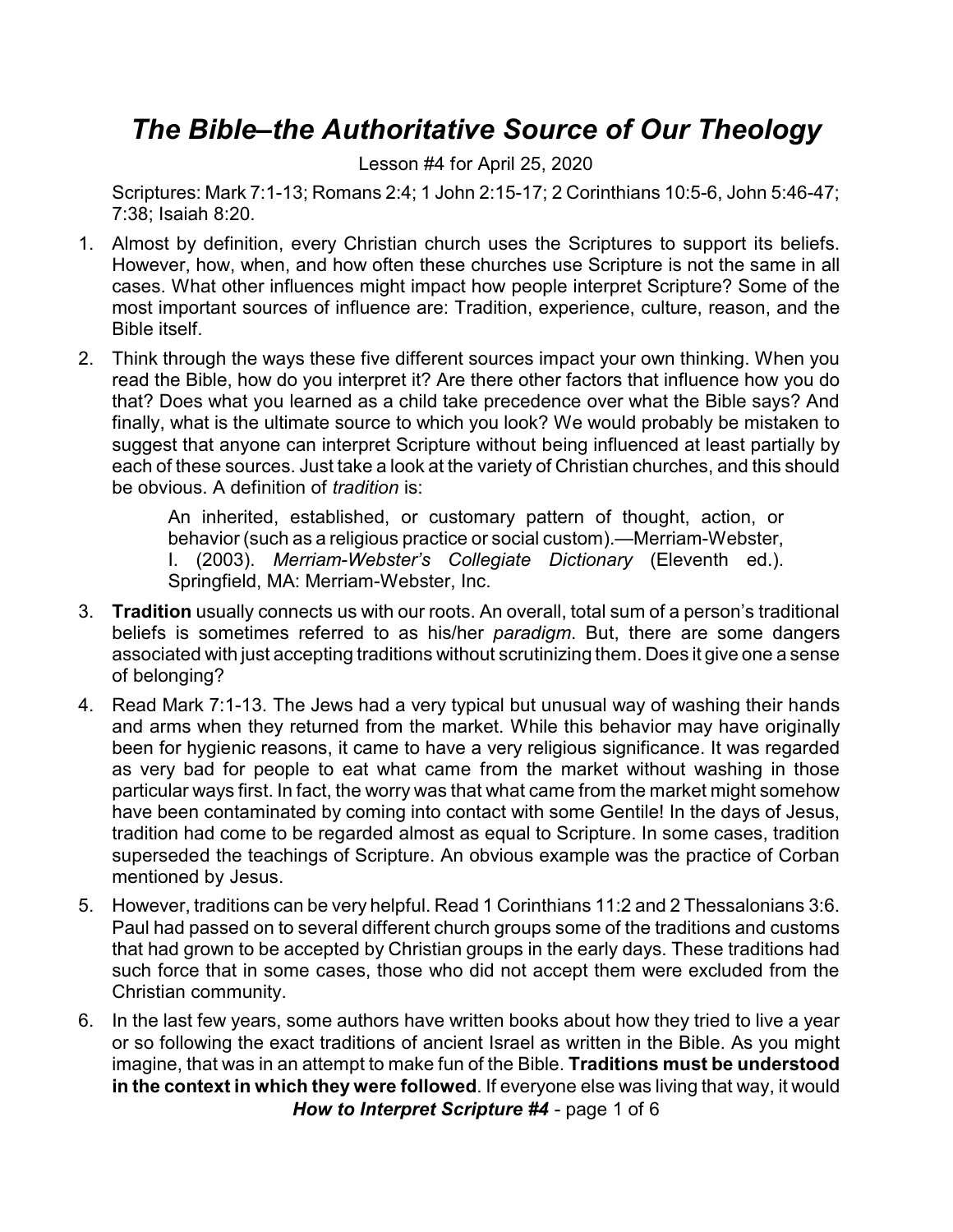be considered normal.

- 7. Do we have any traditions in the Adventist Church? We certainly do. The way we conduct our Sabbath services has come to be very much a tradition. The way we conduct our Communion services is a tradition. There are other traditions which are accepted in some parts of the world among Adventist groups but not accepted in other areas.
- 8. What role should **experience** play in our Christian lives? Read Romans 2:4 and Titus 3:4-5. In Romans 2, Paul correctly took on some of the traditions of his very conservative fellow Pharisees. He said that their dependence upon their traditions in place of dependence upon Scripture made them worse than the heathen. (See Romans 2:12-16.)
- 9. But, experiences are a part of every human life. We cannot help but be influenced by our previous experience. It is God's plan for us to be influenced day by day in our relationship with Him through Bible study, prayer, and witnessing. Imagine how different Christian churches would be if each member studied his/her Bible, prayed, and witnessed on a regular basis.
- 10. More than that, God plans for us to enjoy beautiful relationships, beautiful art, and music and, most of all, the wonders of creation in nature. He especially wants us to appreciate the joy of His salvation and the powerful promises of His Word; but, each of us has experiences that could lead us away from God.
	- 2 Corinthians 11:1-4: <sup>1</sup> I wish you would tolerate me, even when I am a bit foolish. Please do! <sup>2</sup>I am jealous for you, just as God is; you are like a pure virgin whom I have promised in marriage to one man only, Christ himself. <sup>3</sup>I am afraid that your minds will be corrupted and that you will abandon your full and pure devotion to Christ—in the same way that Eve was deceived by the snake's clever lies. <sup>4</sup>For you gladly tolerate anyone who comes to you and preaches a different Jesus, not the one we preached; and you accept a spirit and a gospel completely different from the Spirit and the gospel you received from us!—American Bible Society. (1992). *The Holy Bible: The Good News Translation*\* (2nd ed., 2 Corinthians 11:1–4). New York: American Bible Society.
- 11. Paul had planned for the Corinthian believers to remain faithful after he had worked so hard for them for one and one-half years. But, they had started to slip back into their old ways. And he warned them about what happened to Eve!
- 12. Our world today is cluttered with influences intended to lead us away from God's plan for our lives. Think of how the advertising industry influences our lives. Before we engage in any of these worldly experiences, we need to consider how they might relate to what God's Word says?
	- Mark 12:28-31: <sup>28</sup> A teacher of the Law was there who heard the discussion. He saw that Jesus had given the Sadducees a good answer, so he came to him with a question: "Which commandment is the most important of all?"

 $^{\rm 29}$  Jesus replied, "The most important one is this: 'Listen, Israel! The Lord our God is the only Lord. <sup>30</sup>Love the Lord your God with all your heart, with all your soul, with all your mind, and with all your strength.' <sup>31</sup>The second most important commandment is this: 'Love your neighbour as you love yourself.'

*How to Interpret Scripture #4* - page 2 of 6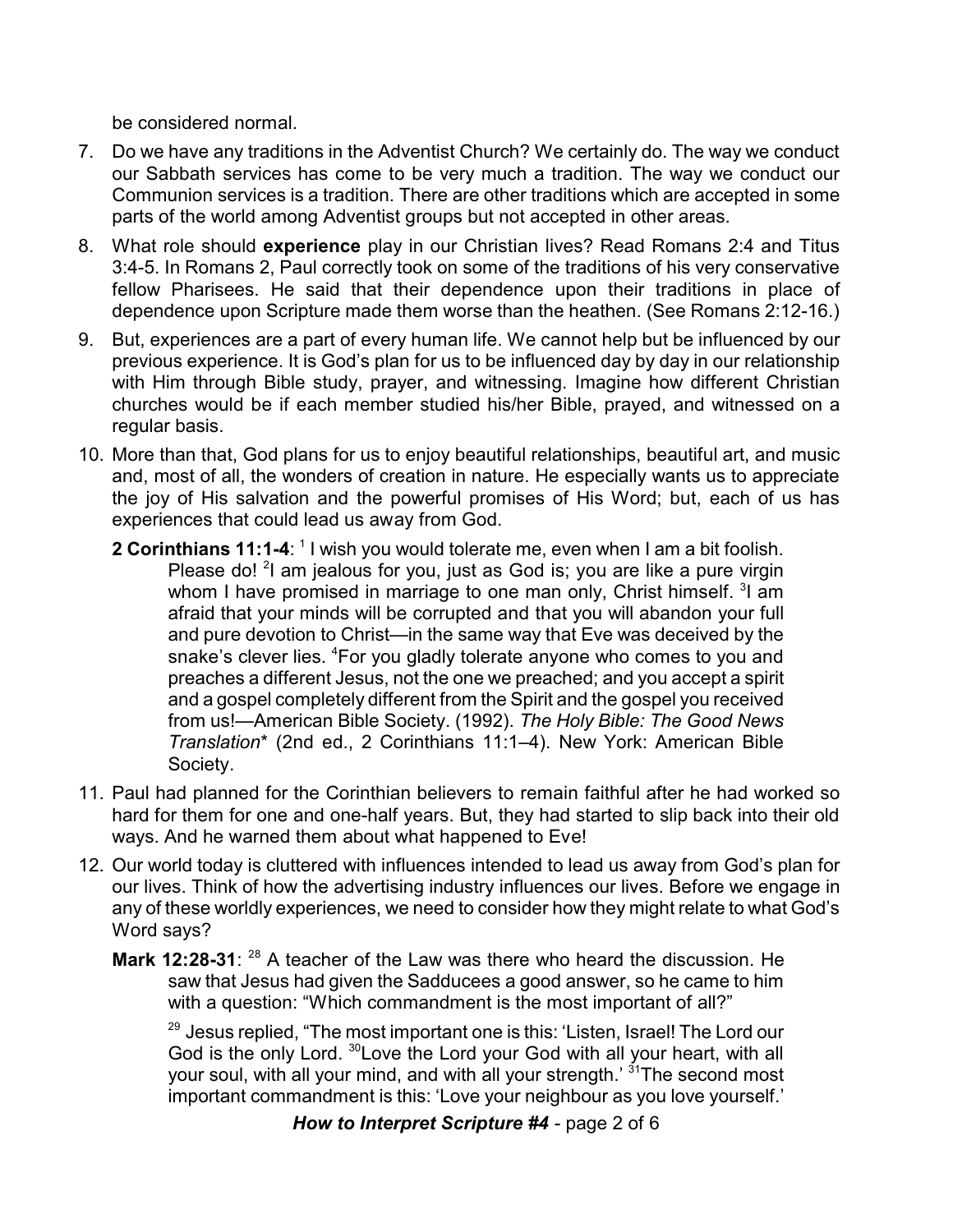There is no other commandment more important than these two."—*Good News Bible*.\*

13. How often do we think of God first when we are tempted to follow some worldly plans? How often do we think of loving our neighbors as we love ourselves? What is **culture**? One definition of *culture* is:

> The customary beliefs, social forms, and material traits of a racial, religious, or social group. *also*: the characteristic features of everyday existence (such as diversions or way of life) shared by people in a place or time.—*Merriam-Webster's Collegiate Dictionary*.\*

- 14. We grow up in a culture of some kind. And those habits, customs, and ways of thinking that we inherited from our parents and acquired from others when we were young often impact how we interpret all aspects of our later lives.
- 15. How many of our young people are being literally carried away from the church by cultural influences from their peer groups? Christian groups or churches have a specific culture. But, in what ways should the Bible transcend established cultural categories of ethnicity or social status? Should we allow our cultural backgrounds to determine who we are willing to associate with at church?
- 16. Read 1 John 2:15-17. How often do we allow our love of certain things in the world to overrule what we know from Scripture? It may be necessary for a church that wants to grow and in order to keep its young people faithful to produce a counterculture leading them away from the evil influences around them.

The followers of Christ are to be separate from the world in principles and interests, but they are not to isolate themselves from the world. The Saviour mingled constantly with men, not to encourage them in anything that was not in accordance with God's will, but to uplift and ennoble them.—Ellen G. White, *Counsels to Parents, Teachers, and Students*\* 323.1; *Mar*\* 112.3. Compare *Review and Herald*, July 27, 1905, par. 5; *HP* 311.3; *LHU* 189.4.

- 17. Can you think of some cultural influences that are impacting you or your family that are in direct opposition to what the Bible teaches? How much are we influenced by television and movies? It is just about all that some people think about! How should we react when we observe something like that taking place?
- 18. Read 2 Corinthians 10:5-6; and Proverbs 1:7; 9:10. God has given us brains and minds that serve very important functions. Without a brain no other part of the body would function. And **God has given us the ability to think and to reason things out.** So, what role should **reason** play in our theology? Back in the 18<sup>th</sup> century, what came to be known as the *Age of Enlightenment* rose to a high position of influence in Western society. It suggested that reason alone, without any outward guidance, could ascertain truths and evaluate them. Ultimately, this meant that human reason was a test or norm for truth.

Everything that was not self-evident to human reason was discarded and its legitimacy questioned. This attitude affected large parts of Scripture. All miracles and supernatural acts of God, such as the bodily resurrection of Jesus, the virgin birth, or the six-day Creation, to name but a few, were no longer considered true and trustworthy.—*Adult Sabbath School Bible Study*

*How to Interpret Scripture #4* - page 3 of 6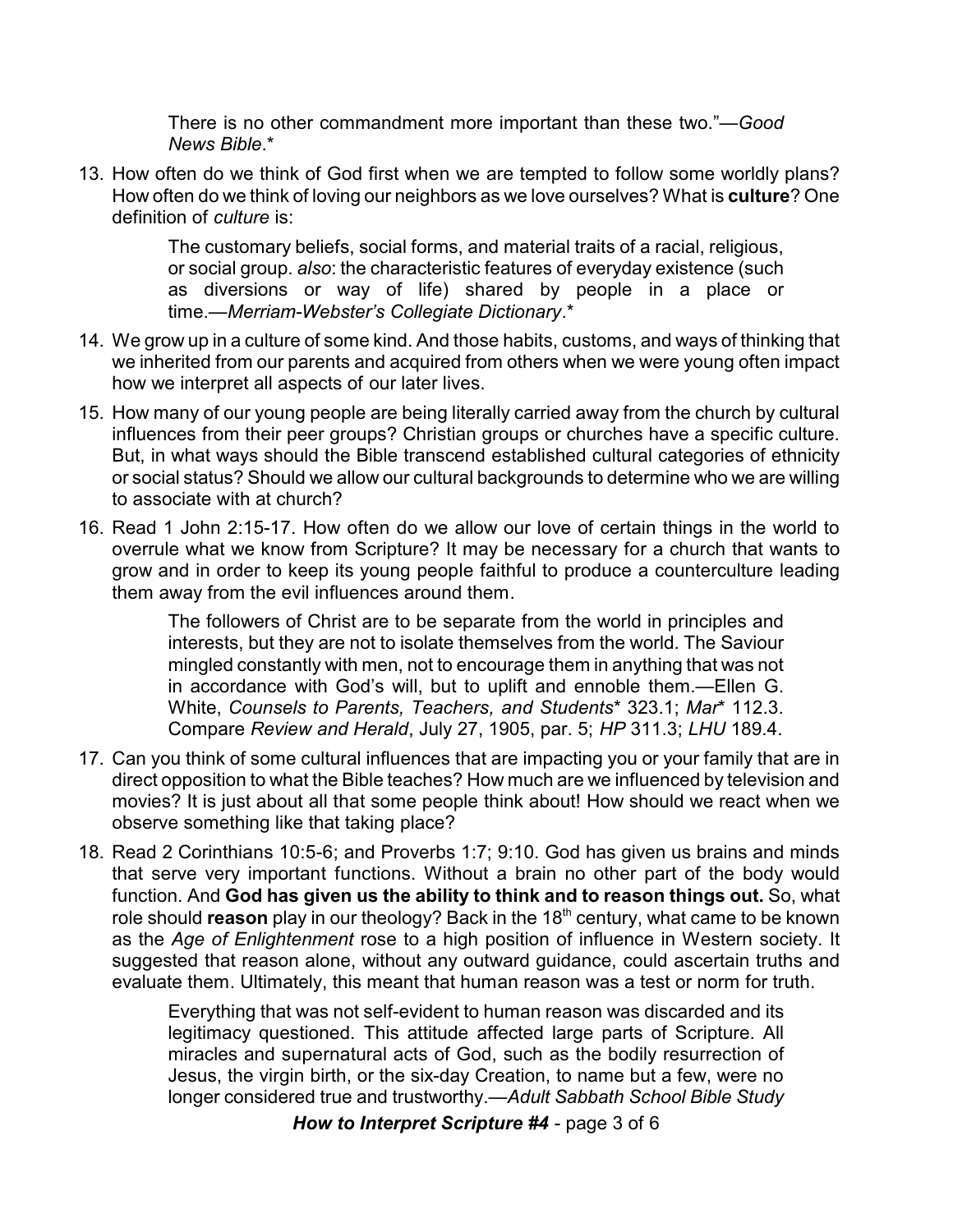*Guide*\* for Wednesday, April 22.

19. How much influence does sin have on our reasoning powers? One obvious example is the way in which drugs or alcohol impact our thinking. People can do crazy things under the influence of certain substances.

> Centuries ago, American President Thomas Jefferson made his own version of the New Testament by cutting out anything that, in his view, went against reason. Gone were almost all of the miracles of Jesus, including His resurrection. What should this alone teach us about the limits of human reason for understanding truth?—*Adult Sabbath School Bible Study Guide*\* for Wednesday, April 22.

- 20. And what about **the Bible**? What role should it play in guiding our religious thinking? **The most important work of the Holy Spirit down through the centuries has been to give us the Bible.** When we ask Him to guide our thinking, He will always be in agreement with the teachings of Scripture since He is the overarching Author of Scripture. How can we make the Bible our ultimate authority in all that we do and say?
	- **John 5:46-47**: <sup>46</sup> "If you had really believed Moses, you would have believed me, because he wrote about me. <sup>47</sup>But since you do not believe what he wrote, how can you believe what I say?"—*Good News Bible*.\*
- 21. How many people in the days of Jesus could even read or understand Hebrew? Jesus made a very important point in this passage as He does elsewhere. If we accept the truth as presented in the Old Testament, then we will also accept the truth as presented in the New Testament and in the life of Jesus. Since the Author in both cases is the same, there should be no discrepancies. Compare the Jesus that came down on Mount Sinai with the Jesus who gave the Sermon on the Mount as recorded in Matthew 5-7.
- 22. However, there are people who have claimed to receive certain special "revelations" from the Holy Spirit. We have been told clearly that at the end of time, for example, Satan and his associates will convince the world that Sunday is the correct day on which to worship. (See Revelation 13:3-4,7-8.) Is it really possible that almost the whole world will worship the Devil? How should we respond when we come across someone who claims to have been guided by the Spirit but what they are teaching is in direct conflict with Scriptures? Think of how Jesus responded to the Devil during the temptations in the wilderness.
- 23. Read Acts 4:1-22. When put in prison for preaching in the temple, Peter and John, having been called to account before the Sanhedrin simply said: "'You yourselves judge which is right in God's sight—to obey you or to obey God.'" (Acts 4:19, *GNB*\*) Wouldn't that be a safe question to ask of any experience?

Through the Scriptures the Holy Spirit speaks to the mind, and impresses truth upon the heart. Thus He exposes error, and expels it from the soul. It is by the Spirit of truth, working through the word of God, that Christ subdues His chosen people to Himself.—Ellen G. White, *The Desire of Ages*\* 671.1. Compare *AG* 199.2; *LHU* 179.6; *YRP* 13.2.

24. God has not given us the assignment of judging Scripture. We are not capable of safely picking out what we should follow and what not to follow. God's Word should, in fact, be our judge and guide each day. See 1 Timothy 4:6.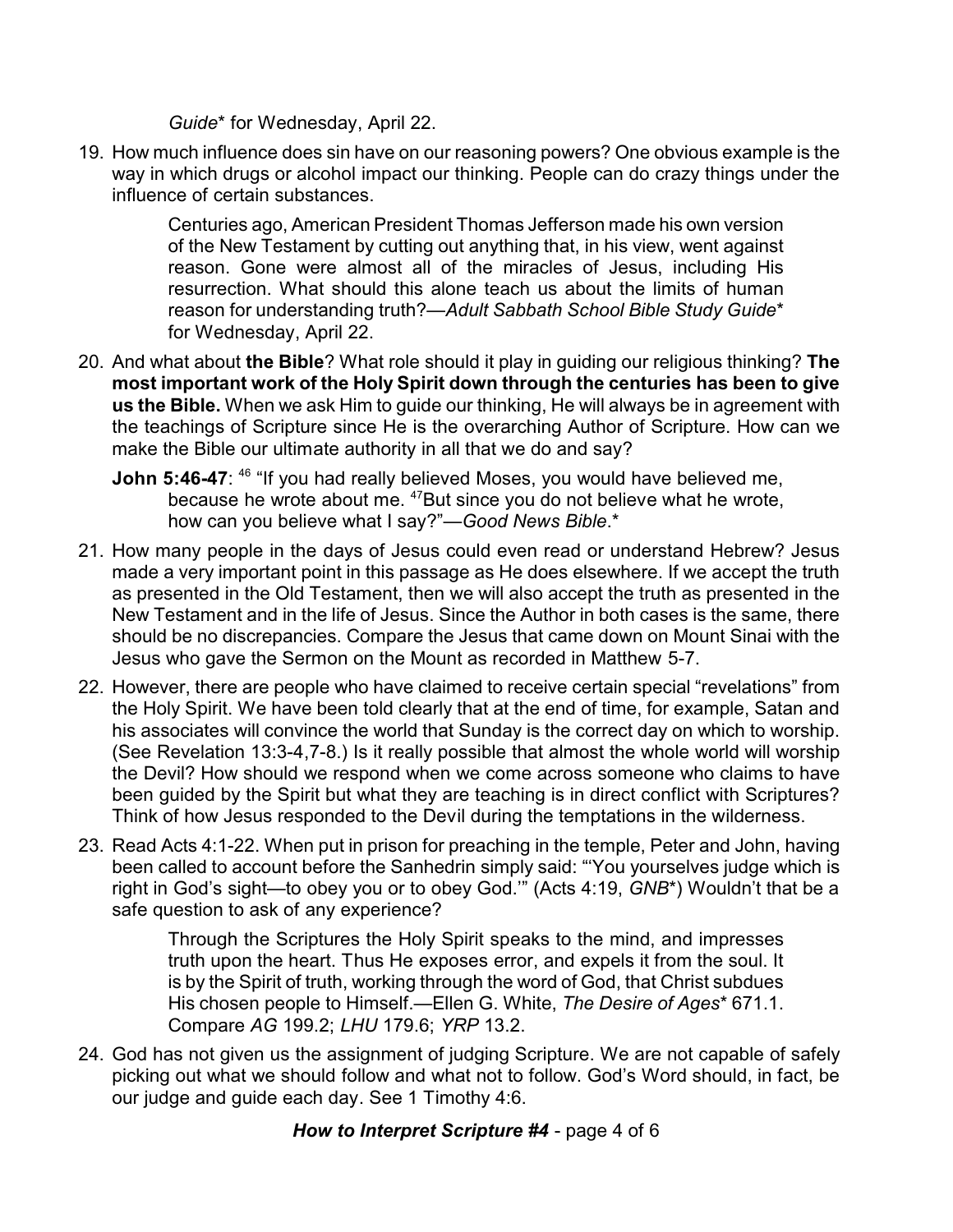- 25. So, how should we respond to those who tell us they have received new light on some particular Christian belief? If it was our church's practice to accept every teaching brought in by some person suggesting they have new light, soon our theology would be in total chaos. However, if your picture or understanding of God has not grown and changed in the last year, you are worshiping a graven image!
- 26. To be honest, each of us must admit that tradition, experience, culture, reason, and the Bible all impact us as we study and accept the Word of God in our lives. So, which of these influences is the ultimate authority? **Do we always accept the Bible as the ultimate authority?**

In one sense, culture, experience, reason and even tradition, in and of themselves, might not of necessity be bad. They become problems when they contradict what Scripture teaches.—*Adult Sabbath School Bible Study Guide*\* for Friday, April 24.

- 27. Jesus has given us the ultimate rule: Love God first and our neighbors as ourselves. (Matthew 22:37-41) Why is it so hard to stick strictly to those guiding principles each day in our lives?
- 28. Do we allow the sources we have discussed in this lesson to guide us when interpreting the Bible? Is that always safe? How good are we at hating the sin but loving the sinner?
- 29. In what ways can we make sure that our churches exhibit a friendly, welcoming atmosphere and have social activities together that help to form a kind of culture that God will appreciate and bless? Particularly our young people need to experience this kind of counterculture to guide them against the many other influences that impact them in the world.
- 30. Sometimes, it is very difficult even to admit to ourselves which of these sources of influence are impacting our thinking. It is very difficult to go against the traditions with which we have grown up. Some churches like the Roman Catholic and Orthodox churches allow tradition to play a decisive role in their practice and teachings.
- 31. In other churches such as the Pentecostal churches, experiences often serves as the final authority. For example, if you have not spoken in"tongues" during church, you are not regarded as a real church member!
- 32. In other situations such as in liberal theology, human reason often serves as the last word in making decisions about what is true. So, how can we be honest with ourselves? How can we help others around us recognize which of these sources is operating as the ultimate and highest authority in matters of faith and practice?
- 33. We cannot avoid the influence of tradition. It does not always need to be a bad influence. But, we must beware lest tradition sets itself against the teachings of Scripture. In the churches in Galatia, Paul was forced to take a very strong stand against those who were trying to lead church members away from the gospel they originally had learned from Paul.
	- **Galatians 1:8-9:** <sup>8</sup>But even if we or an angel from heaven should preach to you a gospel that is different from the one we preached to you, may he be condemned to hell! <sup>9</sup>We have said it before, and now I say it again: if anyone preaches to you a gospel that is different from the one you accepted, may he be condemned to hell!—*Good News Bible*.\* [How do you think Paul felt